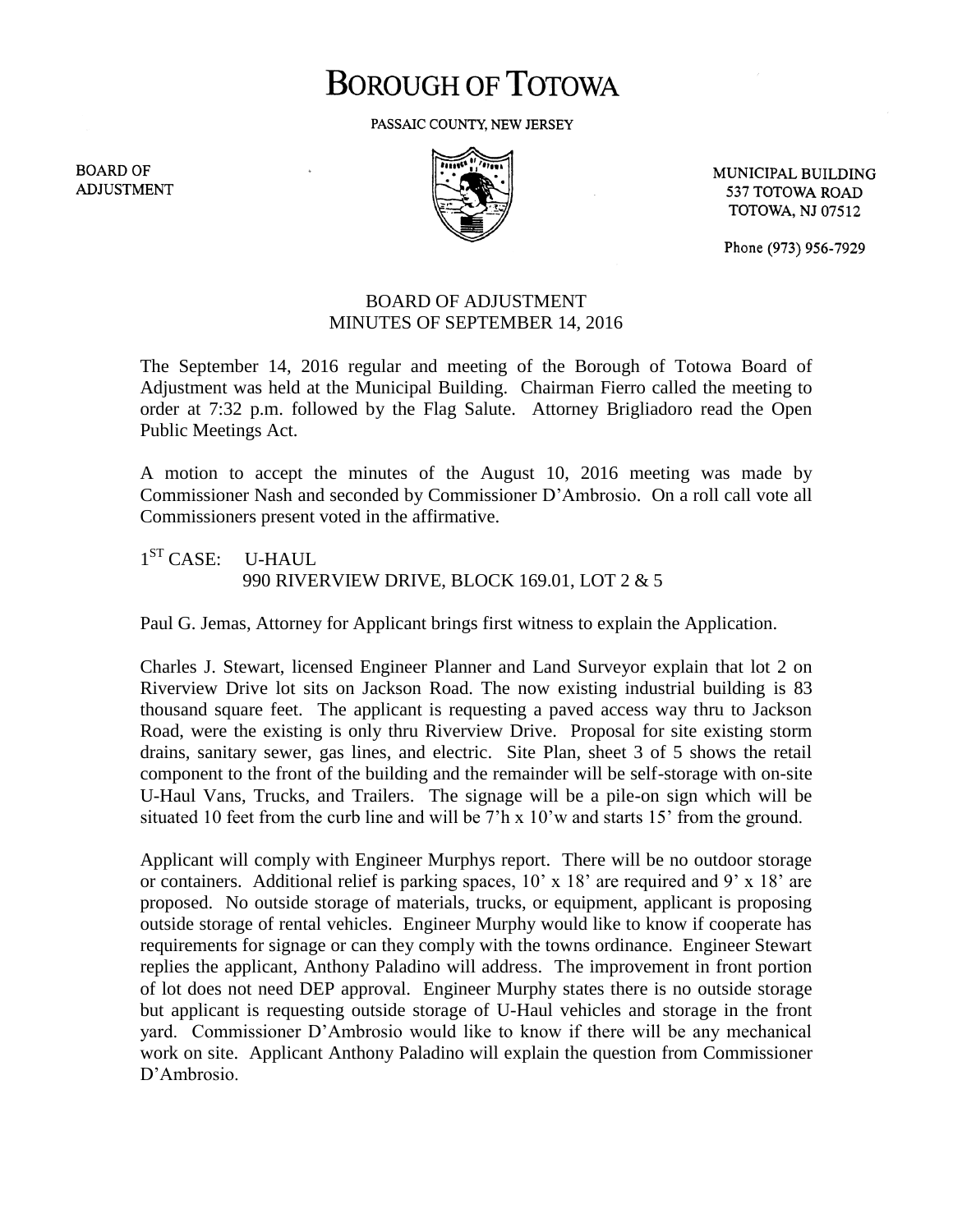Applicant Anthony Paladino, president of U-Haul in Northern New Jersey tells the Board that U-Haul has been operating since 1945 and he personally oversees 8 locations.

The hours of operation will be 7 to 7, 7 days a week. Approximately 3 thousand square feet of the building will be used for the retail showroom portion of the business and will consist of 20 to 25 employees. Full time employees are approx. 4 to 5 and the remainder will be part time. This location plans to serve customers approx. 3 to 5 minutes from the property. Functions at the site are rental of vehicles', 25 to 30 on site plus 10 trailers. The company will hire local residents. During a 12 hour day approx. 10 vehicle rentals will occur and 5 to 6 self-storage visits. There is about 80% of the business is done online which leaves about 5 to 10 minutes that the customer will be at the actual location.

Vehicle maintenance and repairs will not be done on site, U-Haul has a repair facility in Saddle Brook but small repairs such as windshield wipers and light replacement will be done on premises. The applicant explains there will be 6 to 8 small vehicles with a sign in window of \$19.99 to advertise. A 10 yard dumpster will be on site and picked up 3 times a week. The signage will be illuminated and Applicant is not sure of corporate requirements in size. Commissioner Patten asked if hours of operation are 7 to 7 for the retail store and self-storage, Mr. Paladino states there are some customers that have 24 hour access to the self-storage but it is very minimal. Chairman Fierro would like to know if landscaping will be enhanced along the side of building, the applicant will have landscaping on the side of the building. The storage facility will have no access after 10 pm for the majority of customers.

Craig Peregoy, licensed professional Planner and Engineer states there will be approx. 250 vehicle trips per day. The 9 x 18 parking spaces are pretty standard and adequate for the application.

Jeffery D. Stiles, professional Planner testifies the site is located in an industrial zone but there is a residential neighborhood across the street. Mr. Stiles states the self-storage portion of the application is a permitted use but the retail component and retail of vehicles are not permitted in the I-3 zone. The positive criteria's of the application are it is a vacant parcel land, the application will advance the purpose of use and there is a lot of open space. The negative criteria's of the application are no detriment to the public good, there is a low intensity of traffic flow and there is an impact on the zone plan. Mr. Stiles feels the Application meets the positive and negative criteria's. Attorney Brigliadoro would like to know if the site is suitable for the use, Mr. Stiles states the I-3 zone is the most liberal of all zones and 80% of use will be permitted use. Commissioner Mancini would like to know if every unit will have a parking space. Mr. Stiles states there are 1242 units between 10' x 15' to 5' x 5' each. Vice Chairman Krauthiem would like to know if storage is mostly furniture, Applicant responds that 80 to 90 percent are household items. Chairman Fierro would like to know how long will it take once approved to be open for business. Applicant feels it will be about 6 to 12 months before opening. Commissioner Patten asked about food being stored in units, Applicant states there is no food storage. Attorney Brigliadoro refers to a prior application that was presented had hazardous material. Applicant states it is against the law to store hazardous material, there are signs posted that it is not allowed and it is in the contract.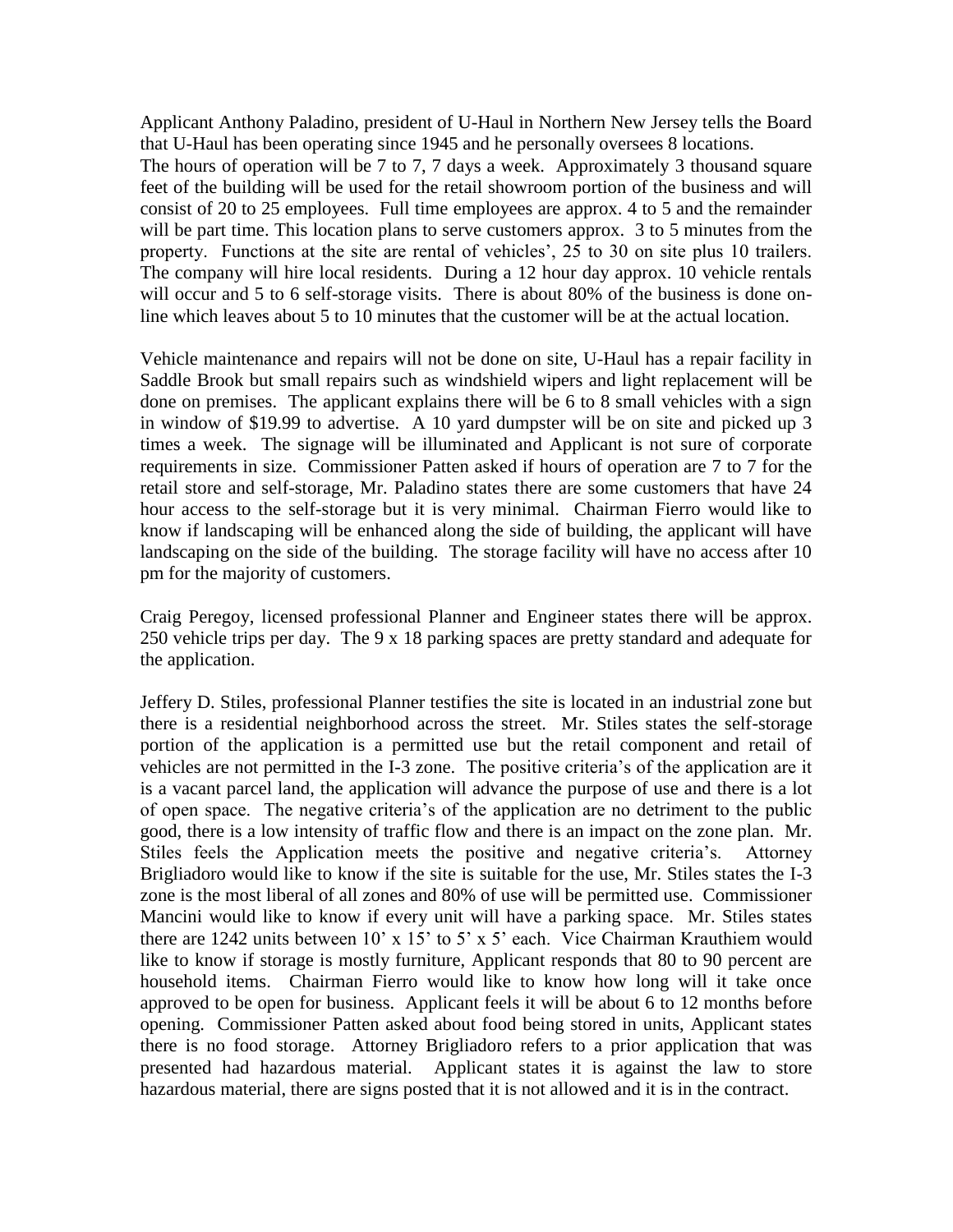Chairman Fierro opens this portion of the meeting to the public.

Carlos Santaniello, sworn in by Attorney Brigliadoro, resides at 4 Craig Court. Some of Mr. Santiniellos concerns are:

- 1. Will people be able to enter in two spaces from Riverview Drive
- 2. The signs on existing building are not as high as the proposed
- 3. Tractor trailers entering on Riverview Drive
- 4. Signs being lit up until midnight

The Applicant is within the requirements for the sign at 15'. The Applicant will also direct tractor trailer drivers to exit the back. Attorney Brigliadoro states the Board will tell the applicant when they want the signs turned off.

Lori Zuaro, sworn in by Attorney Brigliador, resides at 997 Riverview Drive. Some of Mrs. Zuaros concerns are:

- 1. The noise is too much now and it will increase with the acceptance of this Application
- 2. Signs lit up will shine right in her bedroom windows
- 3. Customers being able to drop off at anytime
- 4. The retail facility brining all types of people to the neighborhood
- 5. Fear of what is being stored in the storage units
- 6. Property value lessoning
- 7. There is a stigma attached with an Application like this when selling property

George Fakhoury, sworn in by Attorney Brigliadoro, resides at 38 Craig Court. Mr. Fakhourys concerns are:

- 1. His deck faces the building and does not want to see trucks and lights from his deck
- 2. The trees are too high to see the sign
- 3. He feels the U-Haul should be on a main highway.

Chairman Fierro asked for a motion to be made to close the public portion of the meeting. A motion was made by Commissioner D'Ambrosio and seconded by Commissioner Patten

Attorney Jemas final thoughts on the Application is U-Haul is a good corporate neighbor. Attorney Brigliadoro explains the use variances for the Applications which is a use variance for retail sales and rentals, variance for parking stall sizes, variance for outside vehicle storage, vehicles parked in the front of the building, and the free standing sign that the applicant is requesting 70 square feet where 50 square feet is allowed on one side, retail open from 7 am to 7 pm, storage open from 7 am to 10 pm, sigh to be cut off at 10 pm per the Board, no hazardous materials stored in the storage units, and no mechanical repairs on-site.

A motion to approve the application was made by Commissioner D'Ambrosio with the stipulation the retail portions hours will be 7 am to 7 pm, the storage hours will be 7 am